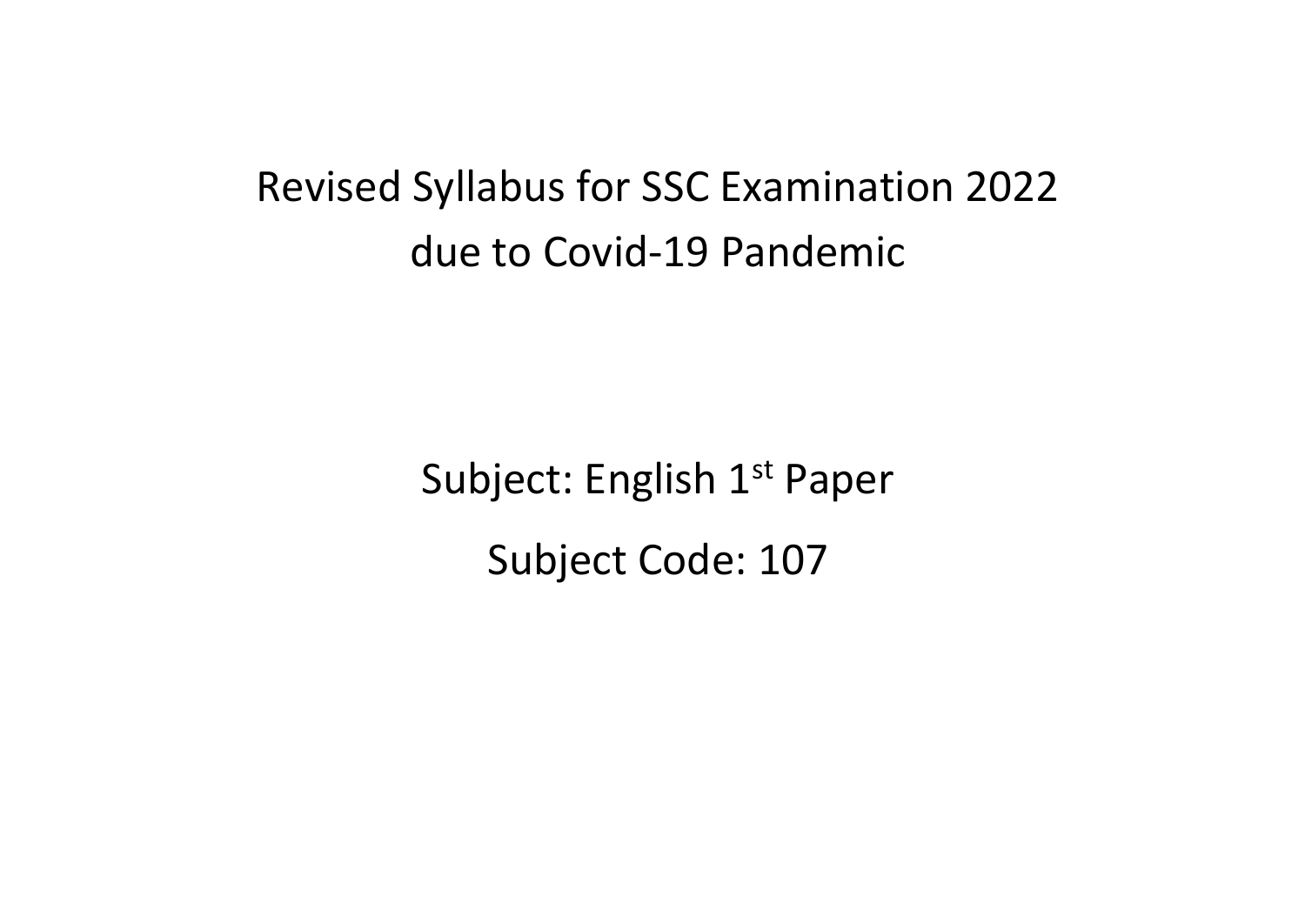## **Revised Syllabus for SSC Examination 2022 due to COVID-19 Pandemic**

**Sub: English 1st Paper** 

[The following 7 units have been taken from the EFT Text Book]

| Chapters & Titles of the<br>lessons              | Learning outcomes                                                                                                                                                                                                                                                                                                                                                                                                                    | Content                   | Probable<br>no. of<br>periods | Order of the periods                                                                                                                                  | Remarks |
|--------------------------------------------------|--------------------------------------------------------------------------------------------------------------------------------------------------------------------------------------------------------------------------------------------------------------------------------------------------------------------------------------------------------------------------------------------------------------------------------------|---------------------------|-------------------------------|-------------------------------------------------------------------------------------------------------------------------------------------------------|---------|
| <b>Unit Three</b><br><b>Events and Festivals</b> | Learners will be able to---<br>$\triangleright$ talk about events and festivals<br>$\triangleright$ ask and answer questions and give<br>opinions in a logical sequence<br>$\triangleright$ infer meaning from the context                                                                                                                                                                                                           | Events and<br>Festivals   | 10 periods                    | $1^{st}$ , $2^{nd}$ , $3^{rd}$ , $6^{th}$ , $7^{th}$ ,<br>8 <sup>th</sup> , 11 <sup>th</sup> , 12 <sup>th</sup> , 13 <sup>th</sup> , 16 <sup>th</sup> |         |
| Unit Four<br>Are We Aware?                       | Learners will be able to--<br>$\triangleright$ ask and tell about problems<br>$\triangleright$ seek and give suggestions<br>$\triangleright$ listen for specific information<br>$\triangleright$ narrate something in writing<br>$\triangleright$ read charts and do a project work                                                                                                                                                  | Are We Aware ?            | 9 periods                     | 19th, 20th, 21st, 24th,<br>25 <sup>th</sup> ,26 <sup>th</sup> ,29 <sup>th</sup> ,30 <sup>th</sup> ,<br>31 <sup>st</sup>                               |         |
| Unit Five<br>Nature and Environment              | Learners will be able to ---<br>$\triangleright$ comprehend and summarize texts<br>$\triangleright$ ask and answer questions<br>$\triangleright$ take part in debates on given topics<br>$\triangleright$ take part in role playing and conversations,<br>draft and deliver lectures on given topics<br>$\triangleright$ write letters to newspapers highlighting<br>certain problems<br>$\triangleright$ write slogans for posters. | Nature and<br>Environment | 8 periods                     | 34th, 35th, 36th, 39th,<br>40 <sup>th</sup> , 41 <sup>st</sup> , 44 <sup>th</sup> , 45th                                                              |         |
| Unit Seven<br>People Who Stand Out               | Learners will be able to ---<br>$\triangleright$ read and understand texts through silent<br>reading<br>$\triangleright$ ask and answer questions<br>$\triangleright$ write a dialogue.                                                                                                                                                                                                                                              | People Who<br>Stand Out   | 10 periods                    | 48th, 49th, 50th, 53rd, 54<br><sup>th</sup> ,55 <sup>th</sup> ,58 <sup>th</sup> ,59 <sup>th</sup> ,60 <sup>th</sup> ,<br>63 <sup>rd</sup>             |         |
| Unit Ten                                         | Learners will be able to ---                                                                                                                                                                                                                                                                                                                                                                                                         | Dreams                    | 6 periods                     | 66 <sup>th</sup> , 67 <sup>th</sup> , 68 <sup>th</sup> , 71 <sup>st</sup> ,                                                                           |         |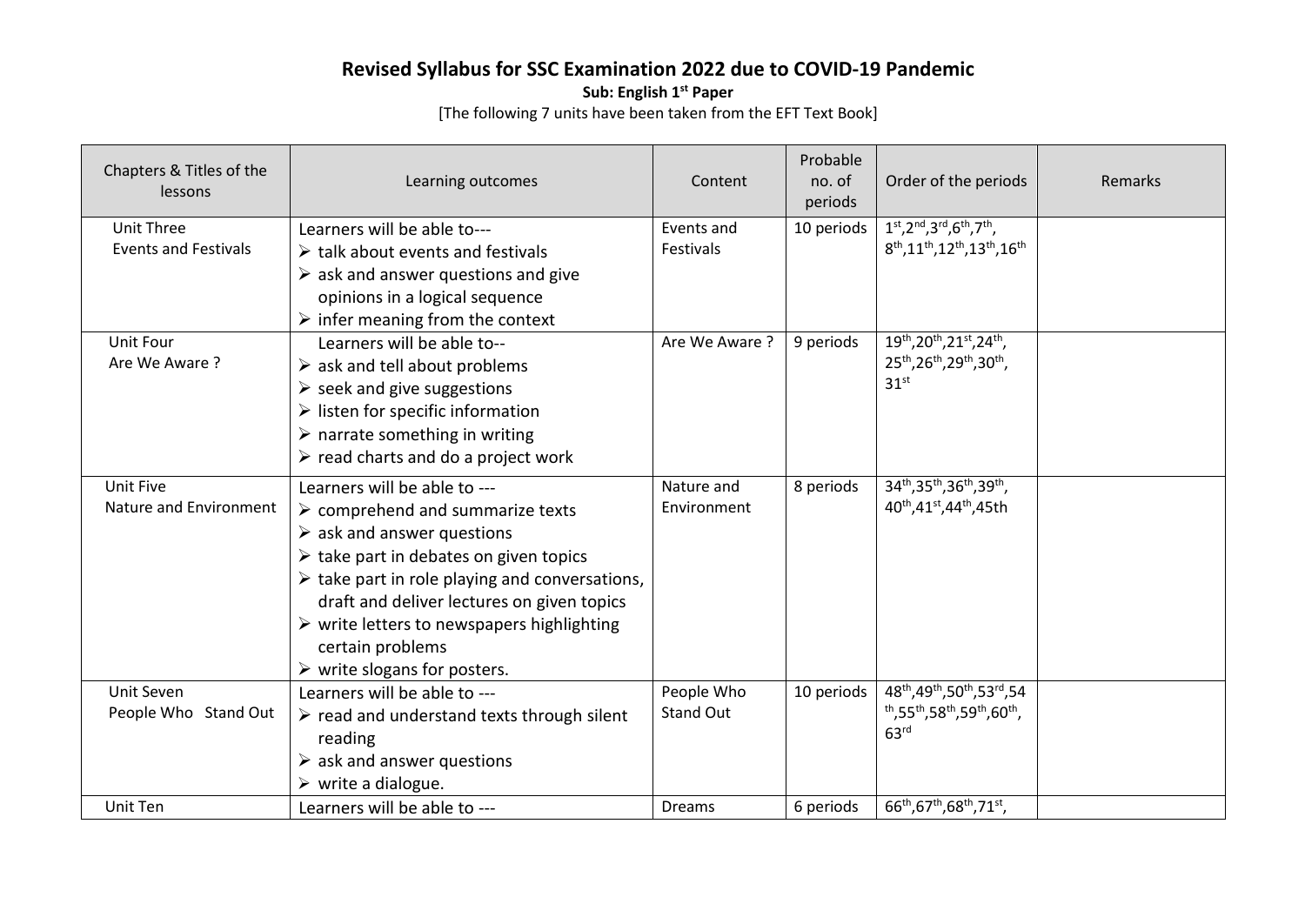| Chapters & Titles of the<br>lessons             | Learning outcomes                                                                                                                                                                                                                                                                                                                            | Content             | Probable<br>no. of<br>periods | Order of the periods                                   | Remarks |
|-------------------------------------------------|----------------------------------------------------------------------------------------------------------------------------------------------------------------------------------------------------------------------------------------------------------------------------------------------------------------------------------------------|---------------------|-------------------------------|--------------------------------------------------------|---------|
| <b>Dreams</b>                                   | $\triangleright$ listen for specific information<br>$\triangleright$ participate in conversations and<br>discussions<br>$\triangleright$ understand and narrate problems<br>$\triangleright$ take and give interviews<br>$\triangleright$ complete a grid.                                                                                   |                     |                               | 72nd, 73rd                                             |         |
| Unit Eleven<br>Renewable Energy                 | Learners will be able to ---<br>$\triangleright$ describe familiar objects<br>$\triangleright$ participate in conversation and discussion<br>$\triangleright$ read intensively and extensively<br>$\triangleright$ write formal letters                                                                                                      | Renewable<br>Energy | 6 periods                     | 76th, 77th, 78th, 81st,<br>82nd, 83rd                  |         |
| <b>Unit Twelve</b><br>Roots                     | Learners will be able to ----<br>$\triangleright$ participate in conversations and<br>debates<br>exchange personal information<br>narrate incidents and events in a<br>logical sequence<br>present own ideas, give and ask for<br>information<br>write letters to newspapers<br>➤<br>lodge complaints<br>➤<br>present information in a chart | Roots               | 6 periods                     | 86th, 87th, 88th, 91st,<br>92nd, 93rd                  |         |
| Unseen Passage:<br>Information<br>➤<br>transfer |                                                                                                                                                                                                                                                                                                                                              |                     | 3 periods                     | 94 <sup>th</sup> , 95 <sup>th</sup> , 96 <sup>th</sup> |         |
| $\triangleright$<br>Summarizing                 |                                                                                                                                                                                                                                                                                                                                              |                     | 3 periods                     | 99 <sup>th</sup> , 100 <sup>th</sup> , 101th,          |         |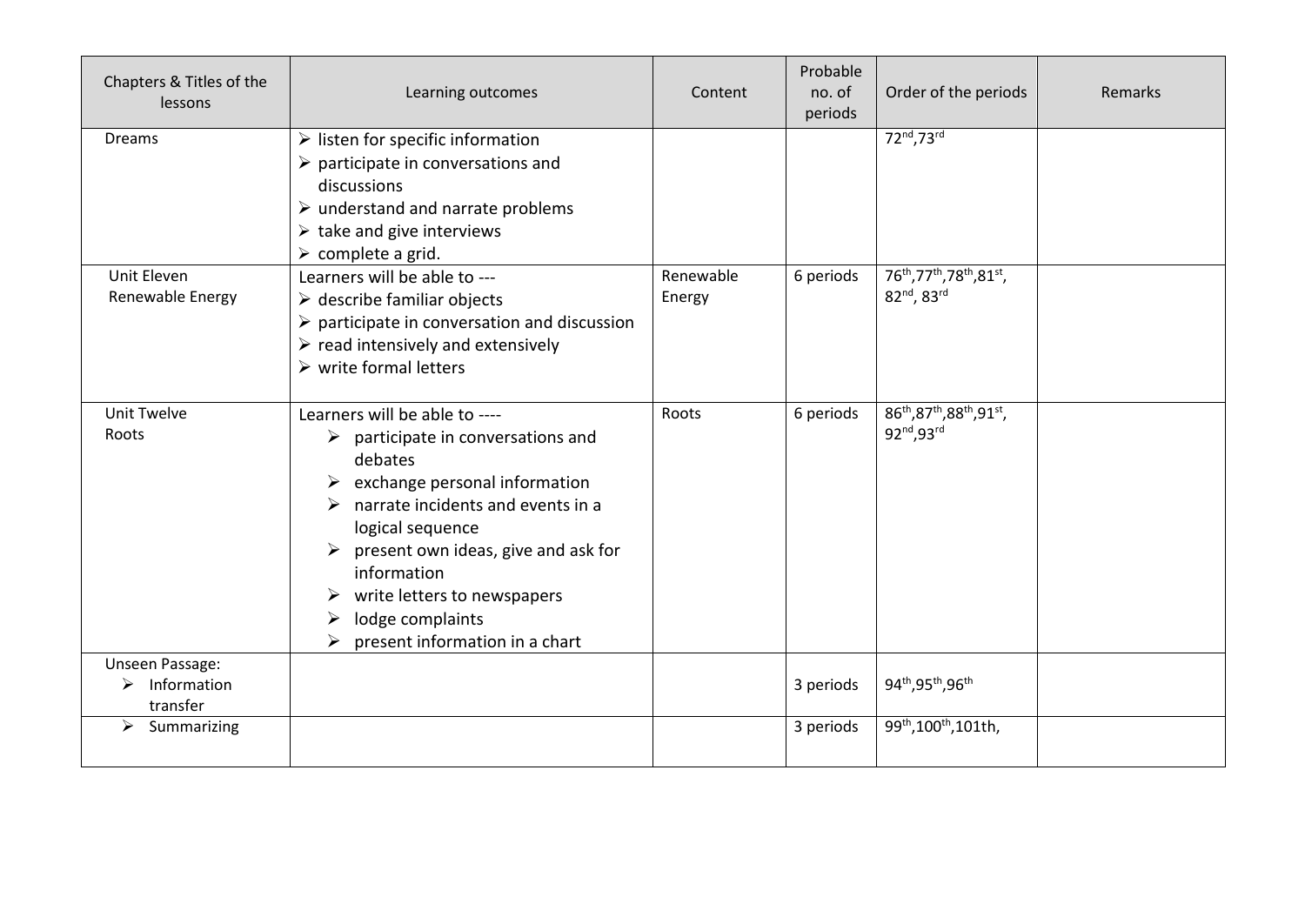| Chapters & Titles of the<br>lessons                                                                                    | Learning outcomes | Content | Probable<br>no. of<br>periods                    | Order of the periods                                                                                                                                                                                            |                       | Remarks                                                                                                                                      |
|------------------------------------------------------------------------------------------------------------------------|-------------------|---------|--------------------------------------------------|-----------------------------------------------------------------------------------------------------------------------------------------------------------------------------------------------------------------|-----------------------|----------------------------------------------------------------------------------------------------------------------------------------------|
| Matching<br>➤                                                                                                          |                   |         | 3 periods                                        | 104th 105th, 106th                                                                                                                                                                                              |                       |                                                                                                                                              |
|                                                                                                                        |                   |         |                                                  |                                                                                                                                                                                                                 | ➤                     | Rearranging has<br>been omitted<br>to lessen the<br>burden of the<br>learners.                                                               |
| Writing:<br>1. Writing a paragraph<br>answering questions<br>2. Completing a story<br>3. Emails<br>4. Writing dialogue |                   |         | 3 periods<br>3 periods<br>2 periods<br>3 periods | 107 <sup>th</sup> , 110 <sup>th</sup> , 111 <sup>th</sup><br>112 <sup>th</sup> , 115 <sup>th</sup> , 116 <sup>th</sup><br>117 <sup>th</sup> , 120 <sup>th</sup><br>121st, 122 <sup>nd</sup> , 125 <sup>th</sup> | $\blacktriangleright$ | Graph and<br>chart have<br>been excluded<br>to minimize the<br>burden of the<br>learners. They<br>may practise<br>them in the<br>next level. |

 **Total number of periods 75**